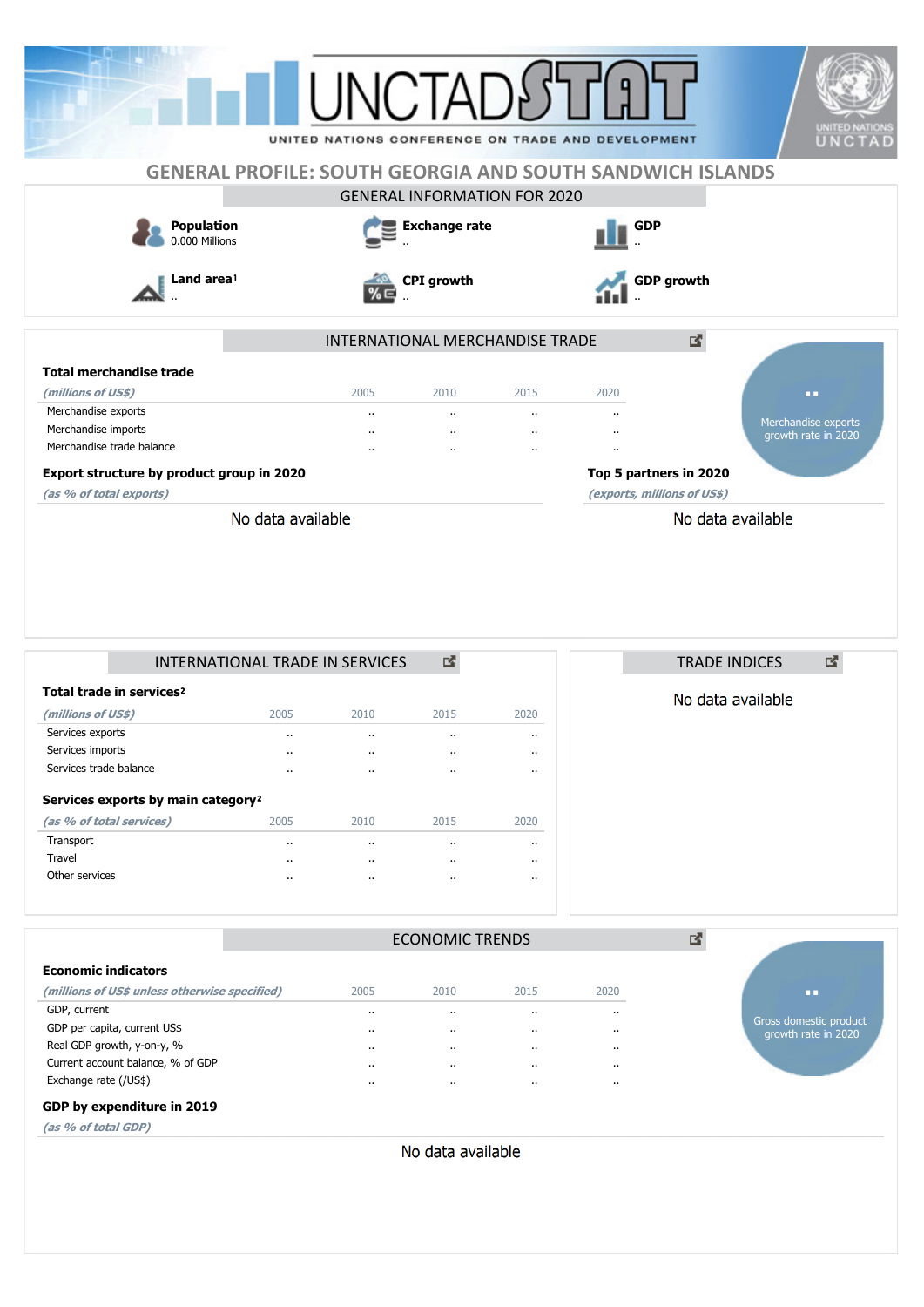## **SOUTH GEORGIA AND SOUTH SANDWICH ISLANDS**

FDI AND EXTERNAL FINANCIAL RESOURCES

図

| <b>Financial flows</b>                        |           |      |           |           |
|-----------------------------------------------|-----------|------|-----------|-----------|
| (millions of US\$ unless otherwise specified) | 2005      | 2010 | 2015      | 2020      |
| FDI inflows                                   | $\cdot$ . |      | $\cdot$ . | $\cdots$  |
| FDI outflows                                  |           |      | $\cdot$ . | $\cdot$ . |
| Personal remittances, % of GDP                | $\cdot$ . |      | $\cdot$ . | $\cdots$  |

#### **Financial flows trends**

**(millions of US\$)**

No data available

|                             |                                       | TRADE IN GOODS AND SERVICES |           |         |      |  |  |  |
|-----------------------------|---------------------------------------|-----------------------------|-----------|---------|------|--|--|--|
|                             | Trade balance indicators <sup>2</sup> |                             |           |         |      |  |  |  |
| (as % and index)            |                                       | 2005                        | 2010      | 2015    | 2020 |  |  |  |
| Balance, % of GDP           |                                       | $\cdot$ .                   | $\cdot$   |         |      |  |  |  |
| Balance, % of imports       |                                       | $\cdot$ .                   | $\cdot$ . |         |      |  |  |  |
| Normalized balance          |                                       |                             | $\cdot$ . | $\cdot$ |      |  |  |  |
| Trade openness <sup>2</sup> |                                       |                             |           |         |      |  |  |  |

**(sum of imports and exports as % of GDP)**

No data available

| LABOUR FORCE |  |  |
|--------------|--|--|
|              |  |  |

### **Labour force by gender in 2020**

**(as % of total labour force, all sectors)**

No data available

|                                                                    | OTHER INDICATORS     |          |                      | B        |                                                    |
|--------------------------------------------------------------------|----------------------|----------|----------------------|----------|----------------------------------------------------|
| <b>Maritime transport indicators</b>                               |                      |          |                      |          |                                                    |
|                                                                    | 2005                 | 2010     | 2015                 | 2020     | ш                                                  |
| Merchant fleet, national flag (thousands of DWT)                   | $\ddot{\phantom{0}}$ | $\cdot$  | $\ddot{\phantom{a}}$ | $\cdots$ |                                                    |
| Liner shipping connectivity index (maximum $2006 = 100$ for China) | $\cdot$ .            | $\cdots$ | $\cdot$              | $\cdots$ | Share of the total world<br>merchant fleet in 2020 |
| Container port throughput (TEU)                                    | $\cdots$             | $\cdots$ | $\cdot$              | $\cdots$ |                                                    |
| <b>Information economy indicators</b>                              |                      |          |                      |          |                                                    |
| $(as % of)$                                                        | 2005                 | 2010     | 2015                 | 2020     |                                                    |
| Share of ICT goods, % of total exports                             | $\cdot$ .            | $\cdots$ |                      | $\cdots$ |                                                    |
| Share of ICT goods, % of total imports                             | $\cdots$             | $\cdots$ | $\cdot$              | $\cdots$ |                                                    |
| Share of workforce involved in the ICT sector                      | $\cdot$ .            | $\cdots$ |                      | $\cdots$ |                                                    |